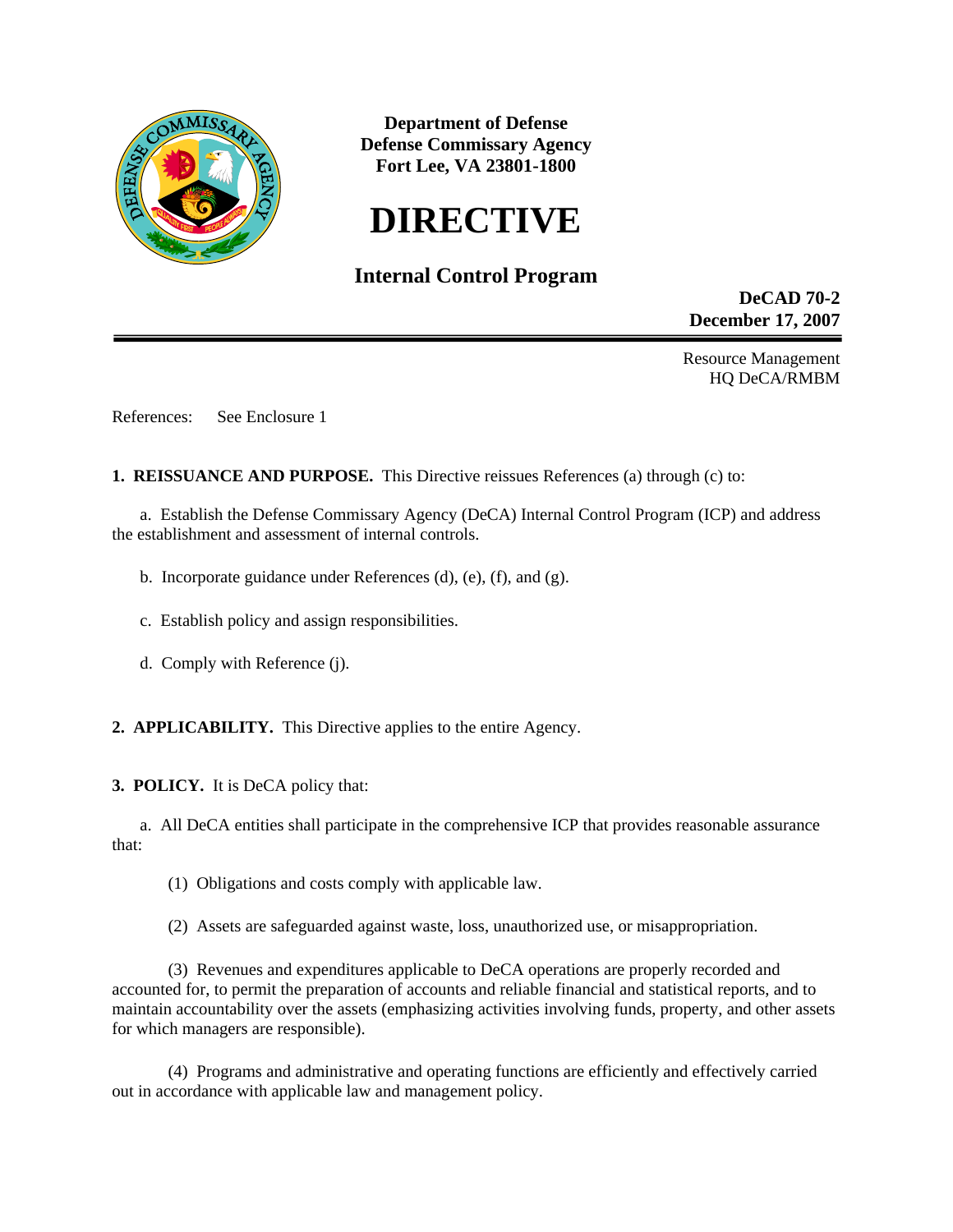(5) The ICP process emphasizes prevention of waste, fraud, mismanagement, and timely correction of internal control weaknesses.

 b. The ICP process shall be integrated into the daily management practices of all DeCA managers, and shall:

 (1) Be consistent with, and draw heavily upon, guidance provided by OMB Circular No. A-123 (Reference (f)), except for those parts of paragraph V, "Reporting on Management Controls," that pertain to reporting and distribution to parties and offices that are external to DeCA.

 (2) Address all significant operations and mission responsibilities and not limit evaluations to operations applicable to the financial management community.

 (3) Be designed, documented, and operated to provide reasonable assurance that specific objectives enumerated in DoD Instruction 5010.40 (Reference (d)) are met. Managers will continuously monitor and improve the effectiveness of vital internal controls. Continuous monitoring and other periodic evaluations should provide the basis for the annual Statement of Assurance.

 (4) To the greatest extent possible, rely on organizationally required and other contributing information sources (such as management and oversight reviews, computer security reviews, financial system reviews, audits, inspections, investigations, internal review studies, quality management initiatives, and management and/or consulting reviews). ICP evaluations should not cause the duplication of existing information that pertains to assessing the effectiveness of internal controls or information that may be used for that purpose. Evaluation of the internal controls of an Assessable Unit should NOT be limited to existing information if that information does NOT allow for coverage of the full scope of vital internal controls applicable to that unit. Whenever existing data does not provide for adequate review of internal controls, then appropriate reviews should be planned and provided that will enable management to make reasonable judgments about the effectiveness of the controls under OMB Circular No. A-123, (Reference (f)). When considering the scope and necessity for reviewing or testing of internal controls, managers should determine whether controls should be classified as "key." In the final analysis, management's assertion as to the status of an Assessable Unit's control environment is based primarily on the status of its key internal controls.

 (5) Involve management at all levels and provide for the assignment of overall responsibility for program implementation to a designated senior management official who is directly accountable to the DeCA Director.

 (6) Assign to the senior manager of each Assessable Unit responsibility and accountability for execution and evaluation of internal controls in a manner consistent with this guidance.

 c. In the most cost-effective manner, the DeCA ICP Manager should coordinate with the Human Resources Training Officer to provide managers throughout the organization with training consistent with their program responsibilities and obligations. Mutually beneficial and consolidated training efforts are encouraged.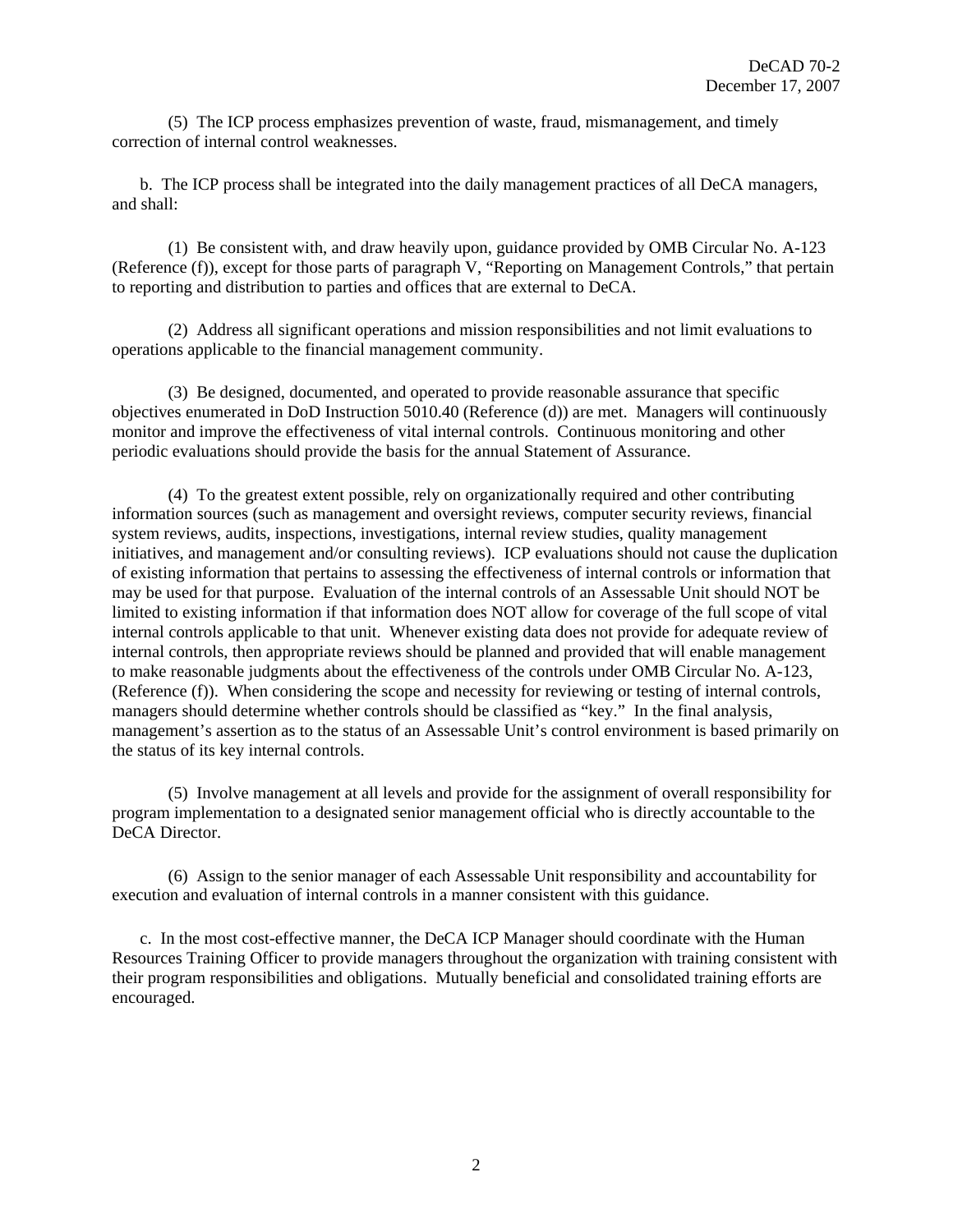#### **4. RESPONSIBILITIES.**

#### a. DeCA DIRECTOR. The DeCA Director shall:

 (1) Designate in a written charter the establishment of a Senior Assessment Team (SAT), whose primary role will be the oversight for and implementation of the DeCA ICP. The SAT shall be chaired by the Chief Financial Executive. The voting members will be the:

- (a) Director, Contracting
- (b) Director, Performance and Policy
- (c) Director, Human Resources
- (d) Director, Sales
- (e) Director, Program Management
- (f) Director, Corporate Planning
- (g) Director, Corporate Communications
- (h) Director, Equal Employment Opportunity
- (i) Chief Information Officer
- (j) Director, Health, Safety and Security
- (k) Director, Systems Engineering
- (l) Region Deputy, DeCA East
- (m) Region Deputy, DeCA West
- (n) Region Deputy, DeCA Europe
- (2) The advisory members will be the:
	- (a) General Counsel
	- (b) Inspector General
	- (c) Director, Internal Audit
	- (d) Director, Budget and Manpower
	- (e) Director, Accounting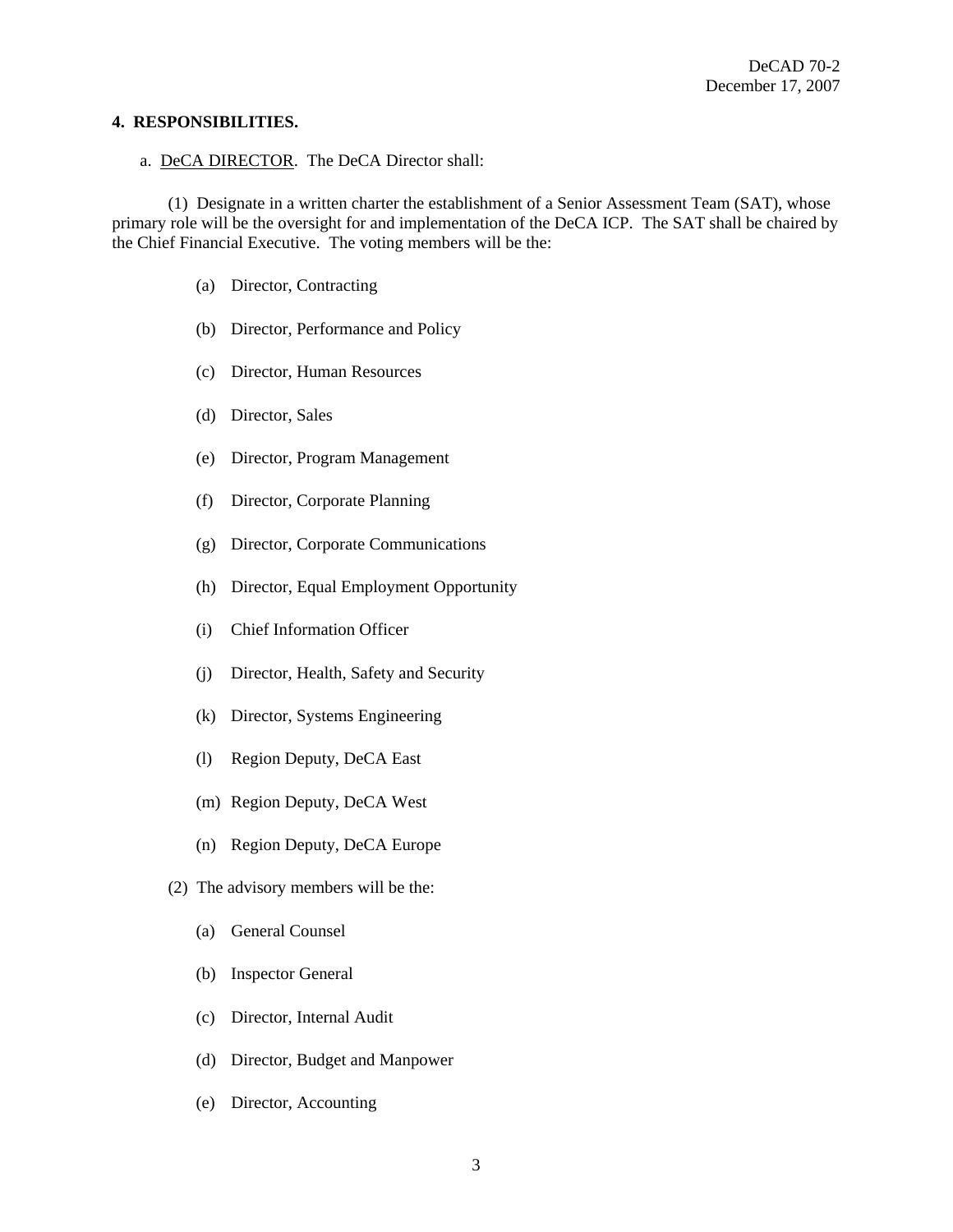### (f) DFAS-CO representative

 (3) Emphasize prevention and correction of waste, fraud, and mismanagement in all control plans and guidelines, and provide for appropriate cost-effective training of affected managers to assure the fulfillment of their responsibilities.

 (4) Issue applicable guidance and assign adequate resources to ensure that the policy provisions of this Directive are implemented fully.

 (5) Advocate accountability for appropriate compliance with ICP guidance by encouraging performance evaluations of civilian and military managers having significant ICP responsibilities. OMB Circular No. A-123 (Reference (f)) emphasizes management accountability.

 (6) Monitor implementation of the program and establish follow-up systems to ensure acceptable performance and prompt correction of all internal control weaknesses, material, or otherwise. The follow-up systems shall be coordinated with other management reporting systems, especially DeCA Internal Review and the DeCA Inspector General, whenever feasible.

 (7) Provide to the Office of the Under Secretary of Defense (Comptroller) (OUSD(C)), by their established deadline, the Annual Statement of Assurance called for in DoD Directive 5010.38 (Reference (d)).

b. CHIEF FINANCIAL EXECUTIVE. The Chief Financial Executive shall:

 (1) Serve as the DeCA senior official and chair of the SAT under OMB Circular No. A-123 (Reference (f)) for policy guidance, direction, and coordination with DeCA entities and other Federal Agencies on IC matters.

 (2) Establish DeCA ICP policy and oversee its implementation and operation throughout the Agency.

(3) Issue guidance to further define responsibilities and policies for this program.

 (4) Prepare for OUSD(C) the Annual Statement of Assurance for submission to the Secretary of Defense, as required by DoD Instruction 5010.40 (Reference (d)), and as interpreted by guidance provided by OUSD(C).

(5) Ensure that the DeCA Corporate Governance Board monitors the DeCA ICP, as appropriate.

c. ICP MANAGER. The ICP Manager shall:

 (1) Serve as the primary manager with the responsibility for administration and management of the ICP as outlined by this Directive and any additional guidance issued by the Chief Financial Executive.

 (2) Develop and maintain the Agency-wide ICP Plan, ensuring proper implementation of internal controls within all Assessable Units of Agency operations.

(3) Report directly and on a regular basis to the SAT the status of program execution. Each brief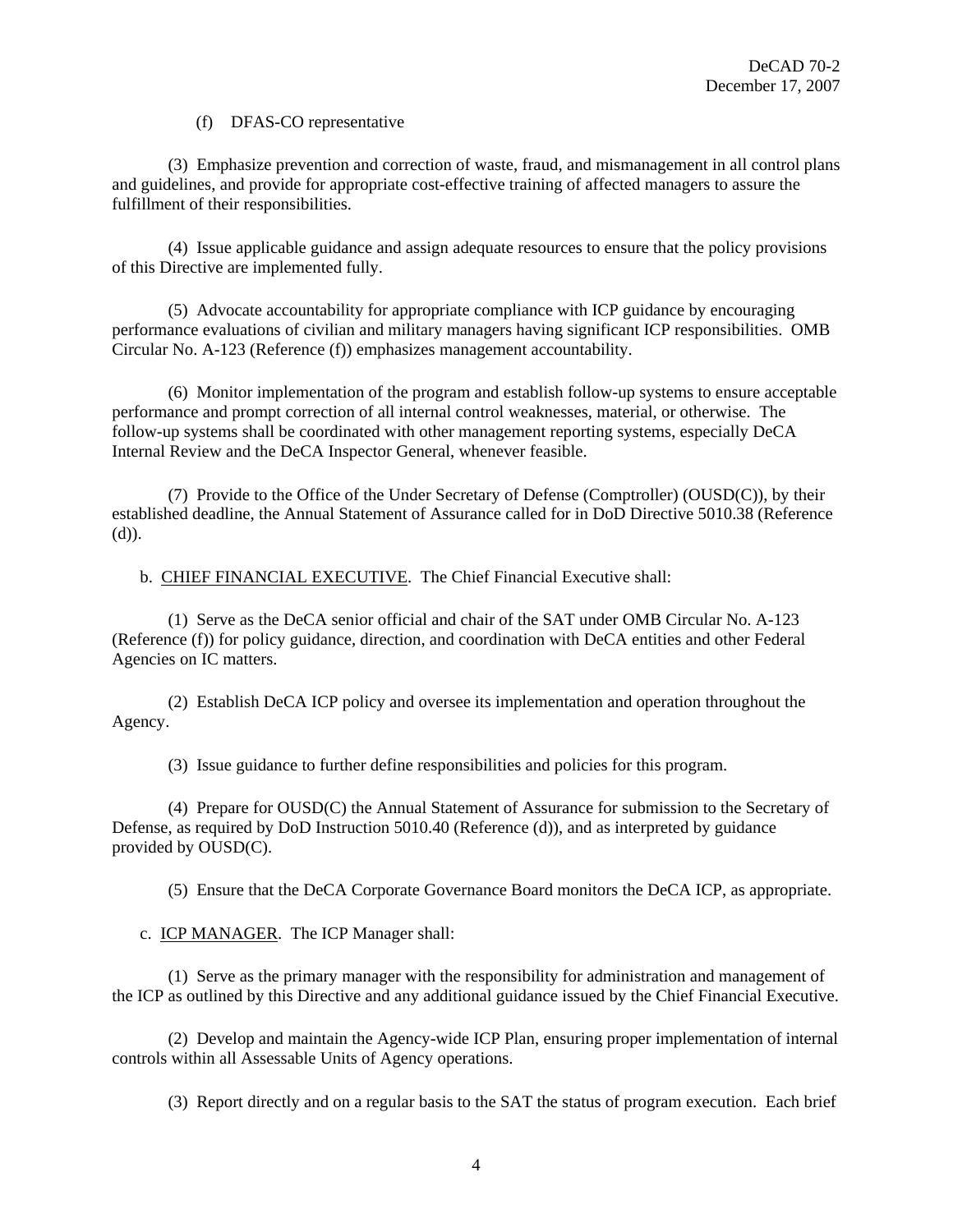should cover, at a minimum, status updates for overall and financial control issues to include all ongoing and proposed corrective action plans, reportable conditions, and material weaknesses as necessary.

 (4) Serve as the primary coordinator between other DeCA management reporting systems (Internal Review and the Inspector General) in compliance with section 4a(6) of this Directive.

 (5) Review the reported actions of the DeCA Assessable Units on the specifications and accomplishment of milestones to correct reported material or non-material weaknesses in each functional area.

d. INSPECTOR GENERAL. The Inspector General shall:

 (1) Periodically perform and report on evaluations of those DeCA Assessable Units for which the Inspector General has inspection oversight.

 (2) Provide to the DeCA Assessable Units inspection findings that disclose a potential weakness in internal controls and the reported status of agreed upon corrective actions.

 (3) Provide policy interpretation for DeCA senior managers on reviewing and reporting on the implementation of policies and standards established by this Directive.

 (4) Provide clearly disclosed commentary in all inspection and evaluation reports, consistent with existing guidance from the DeCA Inspector General, on the adequacy of management's implementation of this Directive.

e. HEAD OF EACH DIRECTORATE. The head of each DeCA directorate shall:

 (1) Appoint an individual who will be accountable for complying with and implementing each Assessable Unit's ICP responsibilities. That individual shall be known as the "Assessable Unit Manager."

 (2) Emphasize prevention and correction of waste, fraud, and mismanagement in all plans and guidelines, and provide for appropriate participation of affected managers in training to ensure fulfillment of these responsibilities.

 (3) Issue applicable guidance and assign adequate resources to ensure that the policy provisions of this Directive are fully implemented.

 (4) Identify internal control weaknesses in all functional areas that should be reported by one or more DeCA Assessable Units.

 (5) Identify systemic, material weaknesses for inclusion in the DeCA Annual Statement of Assurance, including those which cut across areas of functional responsibility or the responsibility of a specific DeCA Assessable Unit.

 (6) Advocate accountability for appropriate compliance with IC guidance by encouraging performance evaluations of civilian and military managers having significant IC responsibilities. OMB Circular No. A-123 (Reference (f)) emphasizes management accountability.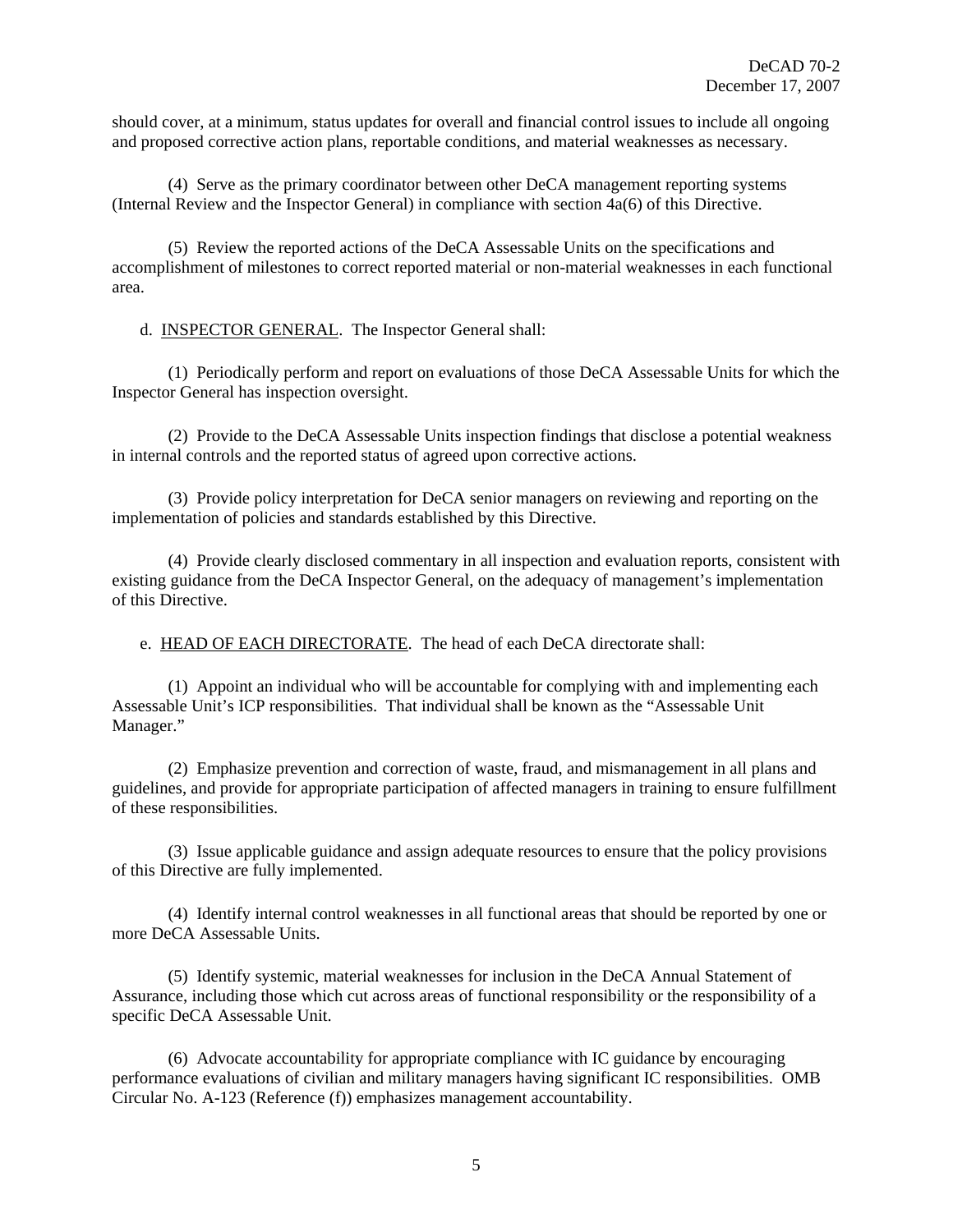(7) Monitor implementation of the program and establish follow-up systems to ensure acceptable performance and prompt correction of all material weaknesses. The follow-up systems shall be coordinated with other management reporting systems, especially DeCA Internal Review and the DeCA Inspector General, whenever feasible.

5. RELEASABILITY – UNLIMITED. This Directive is approved for public release. The DoD Components, other Federal agencies, and the public may obtain copies of this Directive through the Internet from the DeCA Web site at: http://www.commissaries.com.

6. EFFECTIVE DATE. By order of the Director, this Directive is effective immediately.

Bonita l loffet Chief, Corporate Operations Group

Enclosure

1. References